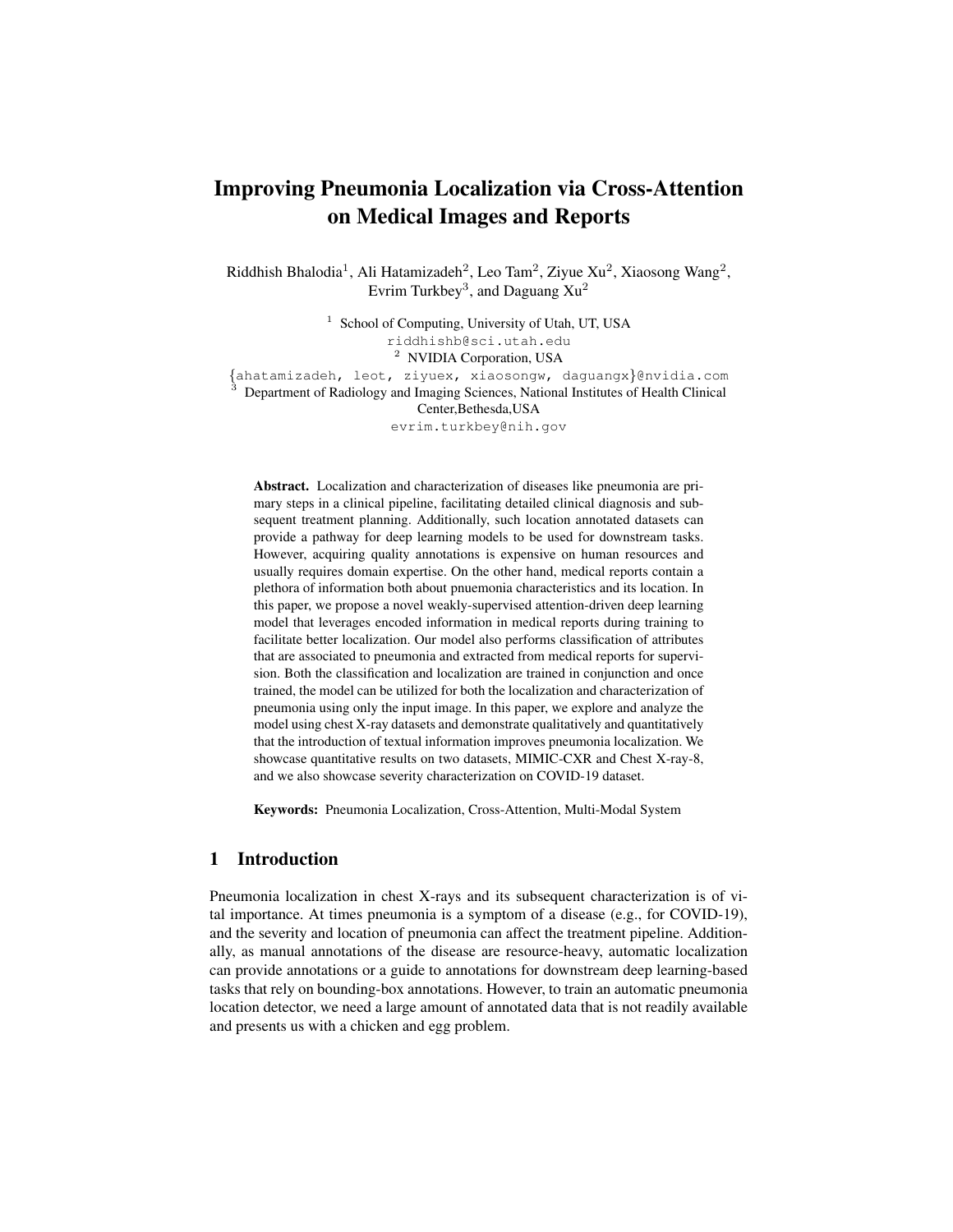Medical reports, on the other hand, are highly descriptive and provide a plethora of information. For instance, a report snippet "diffused opacity in left-lung" indicates the structure and location of opacity that can indicate pneumonia. Ideally, we can distill such information from the text and inform the localization of corresponding images without added supervision. The problem of associating textual information and leveraging it to improve/inform image domain tasks (e.g., object detection) is termed visual grounding. In computer vision literature, visual grounding methods have successfully demonstrated such a weak supervision approach of finding accurate annotation with text captions [5, 21]. Such methods usually rely on a two-stage approach where the first stage is a box detector, and methods like Faster-RCNN [15] provide great boxdetectors for natural images. However, the luxury of having a good initial box-detector is not available in medical imaging models.

Textual information from medical reports is hard to distill, as they have lot of specific terminologies, no clear sentence construction and many redundant/extraneous information. Therefore, in this paper, we establish a set of attributes that are informative about the location as well as characterization for pneumonia, and automatically extract them. We propose an attention-based image-text matching architecture to train a localization network, that utilizes the extracted attributes and the corresponding images. Additionally, we also have a jointly-trained attribute classification module. Attribute classification provides a more richer information as compared to a simple pneumonia classification score and the bounding box localization. The probability value for each attribute can be used for characterizing new images that might not have clinical reports associated. We showcase quantitative results on two chest X-ray datasets, MIMIC-CXR [7], and Chest X-ray-8 [18]. Additionally, we showcase qualitative results on the COVID-19 dataset [4] and demonstrate severity characterization by utilizing the predicted attributes. Although this method is extensively evaluated for pneumonia localization, it can easily be applicable to other diseases as well.

# 2 Related Works

Weakly supervised visual grounding methods utilize textual information from natural image captions and perform object localization. Most such methods [5, 21] are twostage methods, where the first stage is a box-detector such as Faster-RCNN [15] trained on natural images. Other methods such as Retinanet [10] are end-to-end approaches for object localization that rely on pre-defined anchors. Weakly-supervised visual grounding is commonly achieved by enforcing similarity between image and text modalities in native space [1], or in a learned common latent space [5]. Some other works utilize attention models for vision-language alignments [11], as well as contrastive loss [6].

Class activation mapping (CAM) [22] and its variants [16] rely on a surrogate classification task to localize the regions of interest (ROI) and have been utilized in the context of disease localization [18]. More recent works incorporate image manipulation to localize the objects better  $[2, 17]$ . Another class of methods utilize attentionbased mechanisms to match the image and text modalities. Stacked cross-attention (SCAN) [8] is one such approach that provides a heat map of the image, based on how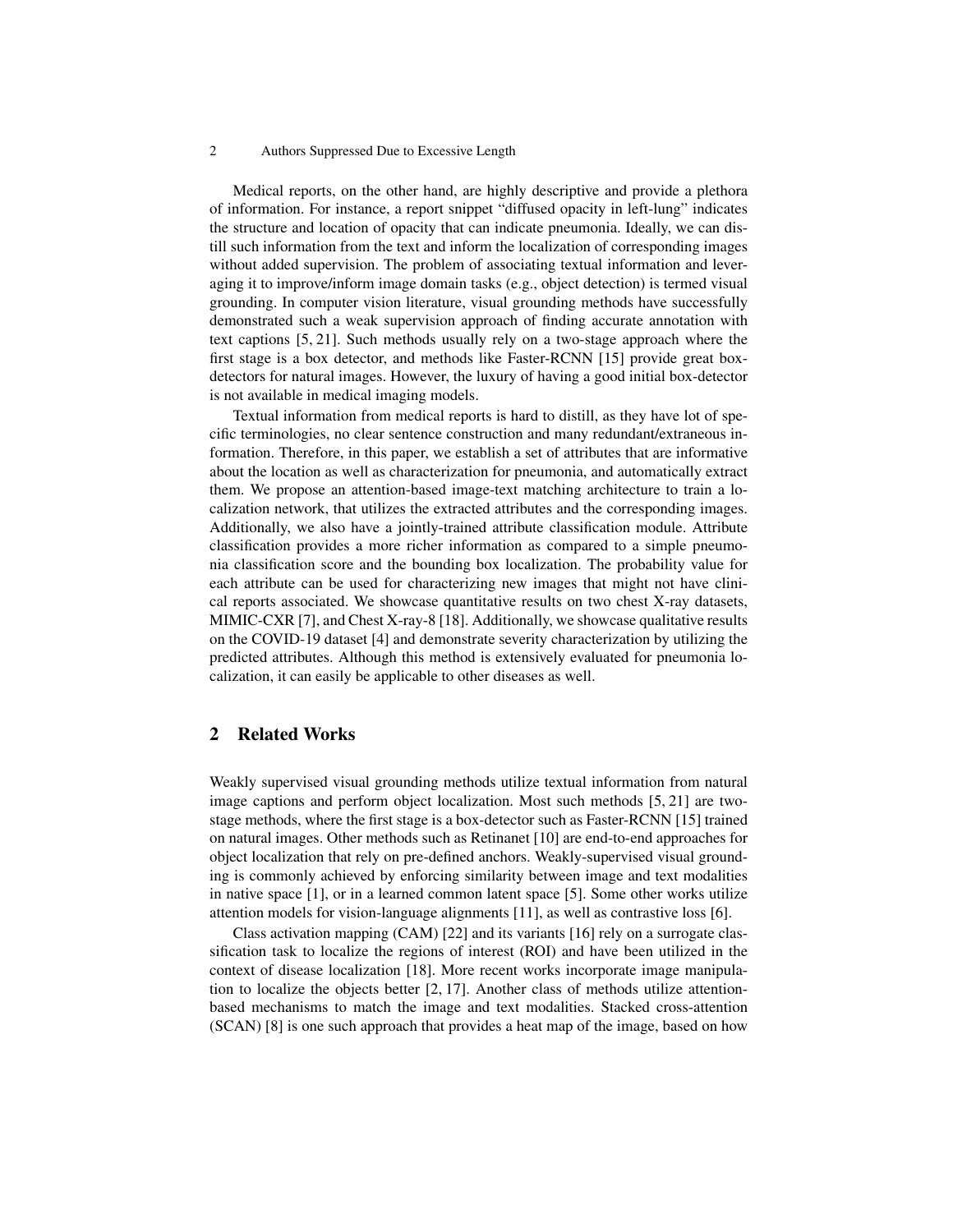bounding boxes attend to the associated captions. Some recent works [19] incorporate similar ideas for image-text matching and improve upon SCAN.

Retinanet [10] and its variants have seen success in supervised pneumonia localization in Kaggle RSNA Pneumonia detection challenge [14]. Other works employ semisupervision for disease localization and use limited amount of annotations [9]. Some recent works [13, 20] use entire reports and match image and text features for disease classification and utilize CAM model for localization. The proposed method computes ROI-text similarity and weight ROIs for localization, and the attribute classification module can characterize different properties of a given X-ray image.

## 3 Methods

## 3.1 Attribute Extraction

For text features we utilize the clinical reports from the MIMIC-CXR dataset [7]. These reports are involved, complicated, and without clear sentence structures to be utilized directly. Instead, we pre-process this data to extract a dictionary of important textattributes indicative of pneumonia location and characteristics. These attributes are keywords associated with the disease word in the clinical report. For example, the attribute set for an image with pneumonia can be *left, diffuse, basal*, etc, where each word describes the location, structure or characteristic of pneumonia. Figure 2(green boxes and attributes) show examples of pneumonia annotation and the associated attributes. We emphasize here that the attribute-set is a set of 22 keywords that is kept constant, this is described in full detail in the supplementary material. We utilize a modified version of natural language-based label extractor provided by [18] to extract these attributes associated with each image and each disease class. A Word2Vec [12] model is trained on the entire set of medical reports. Using this trained model we extract the text-features for the limited attribute set. For a given text report T we extract M attributes, and their features are given as  ${\{\mathbf{m}_i\}}_{i=1}^{M}$ .

### 3.2 Box detector and Image Features

An initial box-detector is essential for two-stage grounding methods [5]. Kaggle RSNA Pneumonia detection challenge [14] provides annotated X-ray images that can be utilized to train a box-detector. It contains ChestX-Ray-8 [18] images, with 2560 pneumonia annotations (bounding -boxes). Retinanet [10] and its variations are the best performing architectures in this challenge, therefore, we train a Retinanet with Resnet-50 backbone. This network produces regions of interest (ROIs) and pneumonia classification score. Additionally, we also get the ROI-features coming from the last convolution map of the network. For a given image I, we extract N ROIs (anchor boxes), the features are given as  $\{r_i\}_{i=1}^N$ , the classification scores as  $\{s_i\}_{i=1}^N$ , and the geometric information (four box corner coordinates) as  $\{g_i\}_{i=1}^N$ . This Retinanet box detector also acts as our *supervised baseline* for evaluating the textual information's contribution to disease localization. Once trained, we fix the weights of the box-detector.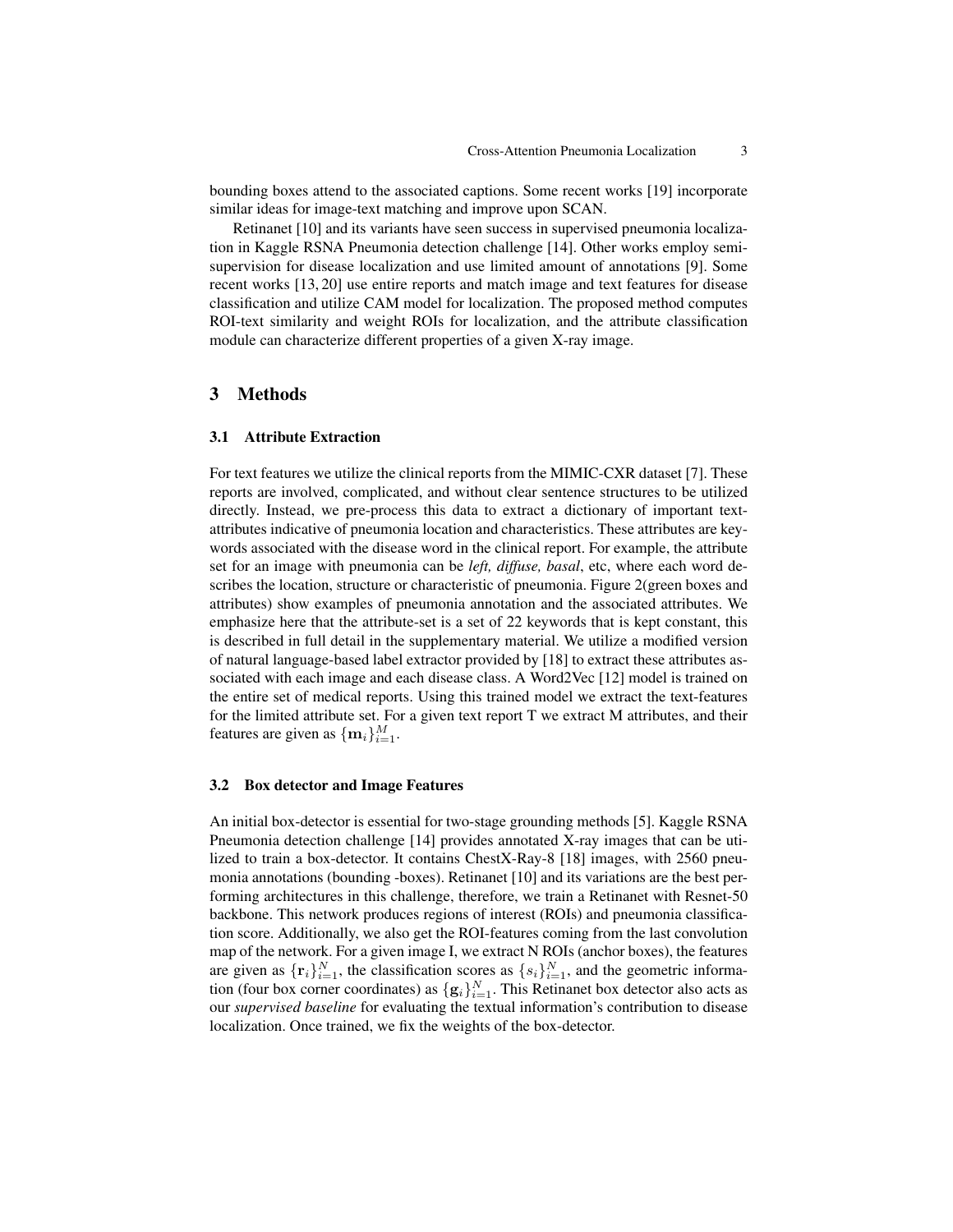

Fig. 1. Network architecture for training the attention based image-text matching for localization.

### 3.3 Network Architecture and Attention Model

The proposed architecture is shown in Figure 1, the architecture has three major components described as follows:

Feature Extractor First the features are extracted for the text and ROI as described in sections 3.1 and 3.2, respectively. As these text and ROI features are coming from fixed architectures and not affected by training they are essentially independent and we need an agency to modify one of them to *match* to the other. For this, we modify the ROI features as,  $\phi_i = W_1 \mathbf{r}_i + W_2[\text{LN}(W_g \mathbf{g}_i)|\text{LN}(W_s s_i)]$ . The W's are the weights applied via fully connected layers which are to be optimized, LN denotes the layer normalization, and  $[\cdots | \cdots]$  denotes concatenation. The modified ROI-features  $(\phi_i)$  and the text-features  $m_i$  (directly from the Word2Vec model) are of the same dimension. This module is given by blue region in Figure 1.

Attribute Classification The method's primary goal is to provide selectivity in the ROIs, i.e., the box-detector will extract a large number of ROIs (via the anchors of Retinanet [10]) and we select the best ones. We want to discover the appropriate ROIs that can successfully classify the attribute string; for this, we have a two-stage approach (shown in green in Figure 1). First, we compute a weight vector from the ROI-features  $\phi_i$ , called  $\alpha_i$ . These provide weights on each ROI feature, and we get an aggregate ROIfeature:  $\mathbf{v} = \sum_{i=1}^{N}$  $\sum_{i=1} \alpha_i \phi_i$ . Secondly, we utilize v to perform a multi-label attribute classification by passing v through a set of fully-connected layers to produce an attribute probability vector. The classification loss is given by binary cross-entropy between the target attributes and the predicted attribute probability vector, we denote it as  $\mathcal{L}_{BCE}$ . The ROI weights have another function; it also allows for the selection of ROIs that matches with the input attributes best in the cross-attention module described below.

Cross-Attention The cross-attention is employed to answer the following questions: (i) How well does each weighted ROI describe the input set of text attributes? And (ii) How well does each attribute describe the set of ROIs?. A similar technique is employed in the stacked cross-attention (SCAN) [8]. First, we construct weighted con-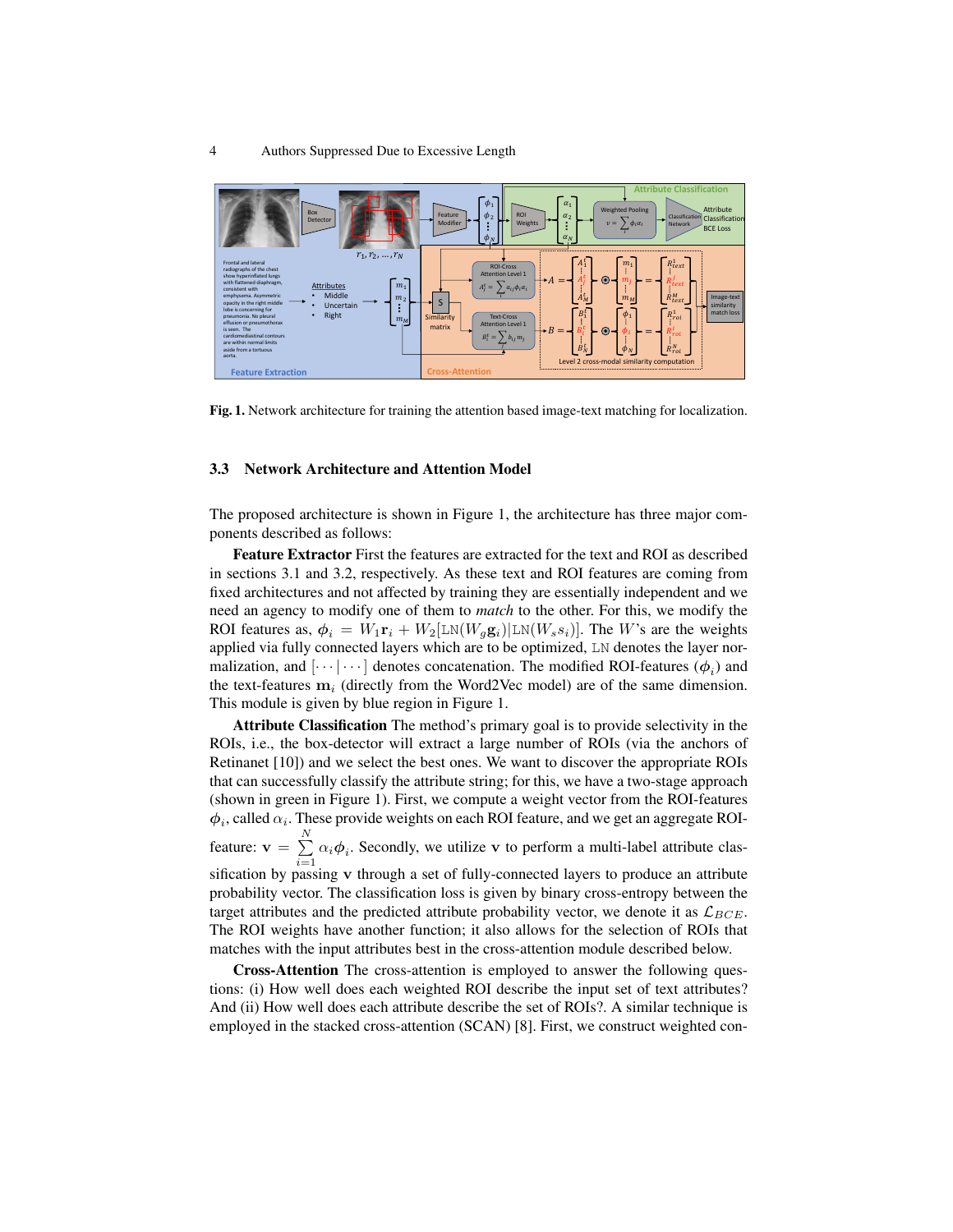

Fig. 2. Examples of localization and attribute classification from MIMIC-CXR test data. Green : expert annotated boxes and extracted attributes, Red : predicted boxes and attributes.

tribution vectors for a given image, attribute pair as,  $\mathbf{A}_j = \sum^N$  $\sum_{i=1} \alpha_i \phi_i a_{ij}$  and  $\mathbf{B}_i =$ 

 $\sum_{ }^{M}$  $\sum_{j=1}$  m<sub>j</sub>b<sub>ij</sub>. Where, i and j denote the index of ROI and attribute respectively. Finally, the  $a_{ij}$  and  $b_{ij}$  are given by  $a_{ij} = \frac{\exp{(\lambda_a s_{ij})}}{\sum \exp{(\lambda_a s_{ij})}}$  $\frac{\exp{(\lambda_a s_{ij})}}{\sum\limits_j \exp{(\lambda_a s_{ij})}}$  ,  $b_{ij} = \frac{\exp{(\lambda_b s_{ij})}}{\sum\limits_i \exp{(\lambda_b s_{ij})}}$  $\frac{\exp{(\lambda_b s_{ij})}}{\sum_i \exp{(\lambda_b s_{ij})}}$ . The  $\lambda$ s are constants, and  $s_{ij}$  represents the cosine-similarity between  $\phi_i$  and  $\mathbf{m}_j$ , and is normalized as given in [8].  $A_j$  represents the aggregate ROI feature based on its contribution to the text attribute  $m_j$ , and  $B_i$  represents the aggregate attribute feature based on its contribution to the ROI feature  $\phi_i$ . Now, we match the features from two modalities, i.e., the weighted ROI feature  $(A_i)$  should represent the text attribute  $(m_i)$  information (and vice versa). To enforce this another level of similarity is introduced via cosine similarity, i.e.,  $R_{text}^{j} = \frac{\mathbf{A}_{j}^{T} \mathbf{m}_{j}}{||\mathbf{A}_{j}|| ||\mathbf{m}_{j}||}$ ,  $R_{roi}^{i} = \frac{\mathbf{B}_{i}^{T} \boldsymbol{\phi}_{i}}{||\mathbf{B}_{i}|| ||\boldsymbol{\phi}_{i}||}$  $\frac{\mathbf{B}_i \ \boldsymbol{\phi}_i}{\|\mathbf{B}_i\| \|\boldsymbol{\phi}_i\|}$ . Mean similarity values are:  $S_{roi}(I, T) = \frac{1}{N} \sum_{i=1}^{N}$  $i=1$  $R_{roi}^i$  and  $S_{text}(I, T) = \frac{1}{M} \sum_{i=1}^{M}$  $j=1$  $R_{text}^{j}$ . These mean similarity values reflect how well a given image I matches with the associated report T.

#### 3.4 Loss Construction and Inference

Along with the classification loss function, we need another loss which enforces the ROI features to be matched with the input attribute features. We propose to use a contrastive formulation by defining *negative* ROIs  $(I_n)$  and attributes  $(T_n)$ . We use the negative samples and the positive samples  $(I, T)$  to define similarity  $(S_{roi}$  and  $S_{text}$ from previous section) and formulate a triplet loss as follows:

$$
\mathcal{L}_{trip} = \max(\beta - S_{roi}(I, T) + S_{roi}(I_n, T), 0) +
$$

$$
\max(\beta - S_{text}(I, T) + S_{text}(I, T_n), 0)
$$
(1)

 $\beta$  is the triplet loss margin which we set as 0.8 for all experiments. *Negative ROIs*  $I_n$  are created by taking the set of lowest ranking ROIs coming from the Retina-net box detector. As Retinanet has pre-defined anchors, we are not filtering out any legitimate boxes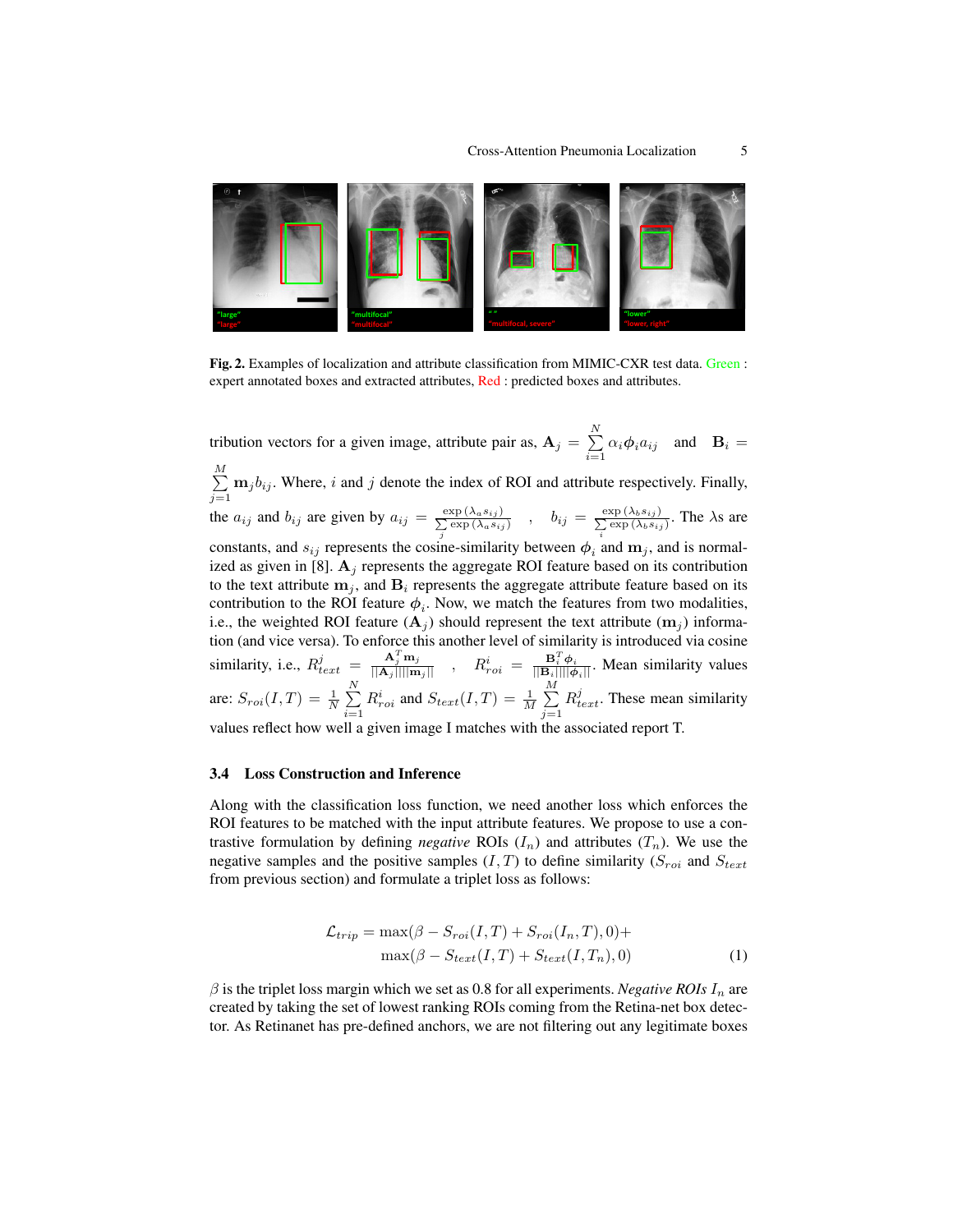| <b>Method</b>               | <b>Dataset</b>   | IoU@0.25 | IoU@0.5 | IoU@0.75 |
|-----------------------------|------------------|----------|---------|----------|
| CAM [22]                    | <b>MIMIC-CXR</b> | 0.521    | 0.212   | 0.015    |
| GradCAM [16]                | MIMIC-CXR        | 0.545    | 0.178   | 0.029    |
| Retinanet [10]              | MIMIC-CXR        | 0.493    | 0.369   | 0.071    |
| Proposed w/o classification | <b>MIMIC-CXR</b> | 0.510    | 0.408   | 0.097    |
| Proposed                    | <b>MIMIC-CXR</b> | 0.529    | 0.428   | 0.123    |
| Retinanet [10]              | Chest $X$ -ray-8 | 0.492    | 0.430   | 0.115    |
| Proposed w/o classification | Chest $X$ -ray-8 | 0.484    | 0.422   | 0.099    |
| Proposed                    | Chest $X$ -ray-8 | 0.507    | 0.439   | 0.114    |

Table 1. Pneumonia localization performance on different dataset using different methods, the Retinanet [10] refers to the supervised baseline.

when obtaining negative anchors/ROIs. *Negative attributes*  $T_n$  are the negatives of individual attributes in the set, i.e., each attribute word will have its corresponding negative attribute word. These are chosen by finding the nearest word to the given attribute using the pre-trained word2vec model. Hence, the final loss is given as  $\mathcal{L} = \mathcal{L}_{trip} + \mathcal{L}_{BCE}$ . In**ference:** We utilize the  $\alpha_i$ s as weights for ROI selection, and following that we perform non-maximal suppression to remove redundant ROIs. As our inference only depends on  $\alpha$  we do not require any text input during the testing.

# 4 Datasets and Implementation Details

The Retinanet trained on the RSNA challenge data (described in section 3.2) is used as the initial box-detector in all the experiments. For training the proposed model we utilize the MIMIC-CXR dataset [7], it is a large-scale dataset that consists of 473,064 chest X-ray images with 206,754 paired radiology reports for 63,478 patients. We process each clinical report associated with a frontal X-ray image to extract the attributes (described in section 3.1). As there are only limited set of clinical reports with the attributes in the fixed set of 22 keywords, we only utilize the images corresponding to pneumonia and having at least one of the attributes in this set, which results in 11,308 training samples. We train the proposed network on this subset of MIMIC images with early stopping at 185 epochs as the validation loss reaches a plateau (less than 0.1% change in 10 epochs). This trained model is used to perform quantitative and qualitative evaluations in the results section. We divide the data into  $90\%, 5\%, 5\%$  as a training, validation and testing split. We would also like to quantify the effect that an attribute classification module would have on the localization performance, therefore, we train another model without the classification module with just the triplet loss (Eq. 1). Additional information about the hyperparameters selection and other implementation details are in supplementary material. For evaluation on MIMIC-CXR we have a held out set of 169 images (part of test split) with pneumonia that are annotated by a board certified radiologist. We also evaluate on Chest-X-ray-8 dataset just utilizing the 120 annotations given for pneumonia as our test set. Finally, we perform a qualitative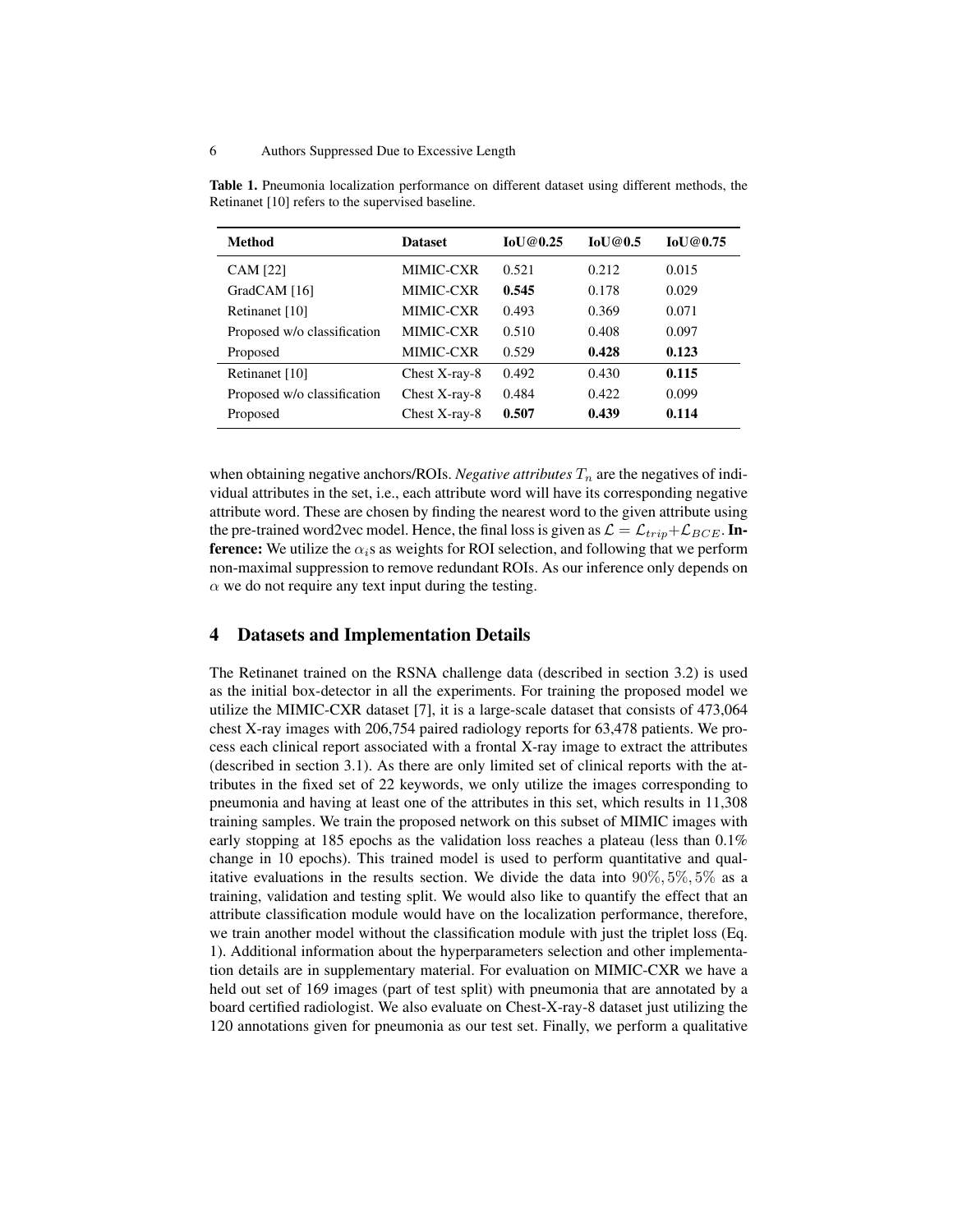evaluation on COVID-19 X-Ray dataset [4] that contains 951 X-ray images acquired from different centers across the world and many images have associated medical reports/notes. Due to different acquisition centers, scanners and protocols across the data the intensity profiles and chest positioning has a huge variation among them.

## 5 Results

## 5.1 MIMIC and Chest X-ray-8 Dataset

We use bounding boxes annotations of MIMIC-CXR images to test pneumonia localization performance (169 annotated images as described in Section 4). For evaluation of localization performance, we employ intersection over union (IoU) evaluated at different thresholds of overlap. The quantitative results are provided in Table 1, where we see that introduction of the textual information improves the IoU score from the supervised baseline. Our method provides a different score for selecting ROIs compared to the supervised baseline, which is trained on a limited and controlled data that might degrade performance in cases with domain shifts. We also see that the proposed network, when trained without the attribute classification module performs worse as compared to one trained with it. Additionally, we also compare against CAM [22] and GradCAM [16] that use disease classification to perform localization using the activation heatmap. We threshold the heatmaps to generate the bounding boxes from these methods and use same evaluation as described for proposed method. We see that the proposed method outperforms (especially at 0.5 and 0.75 thresholds indicating better localization) these other weakly-supervised methods. We also use the MIMIC-CXR trained model to evaluate the performance on ChestX-ray-8 [18] dataset, we only use data containing bounding box for pneumonia and not other diseases. The quantitative results using the supervised baseline as well as the proposed method is given in Table 1, and shows the proposed method outperforms the supervised baseline and without classification model. The attribute classification accuracy on the test set for MIMIC-CXR using the proposed method is 95.6% with an AUC of 0.84. Qualitative localization and attribute prediction is shown in Figure 2.

### 5.2 COVID-19 Dataset

COVID-19 dataset of Chest X-Ray [4] is an important use-case for pneumonia characterization. We use the X-ray images from this dataset as an evaluation set on a model trained on MIMIC data. We look at specific cases and compare them with the reports; for the most part, the predicted attributes align with the information in associated reports. Two such interesting findings are shown in Figure 3. In (a) the two scans of the same subject are shown, these are taken at day 0 and day 4. We notice that our model predicts the attribute (especially "severe") on day 4 scan, which is also suggestive from the report snippet shown below the images. In (b), despite images being very saturated, our model characterizes well and differentiates two cases as in report snippet.

Another aspect of pivotal importance is being able to characterize the severity of pneumonia. In addition to the Chest X ray images the dataset also provides a measure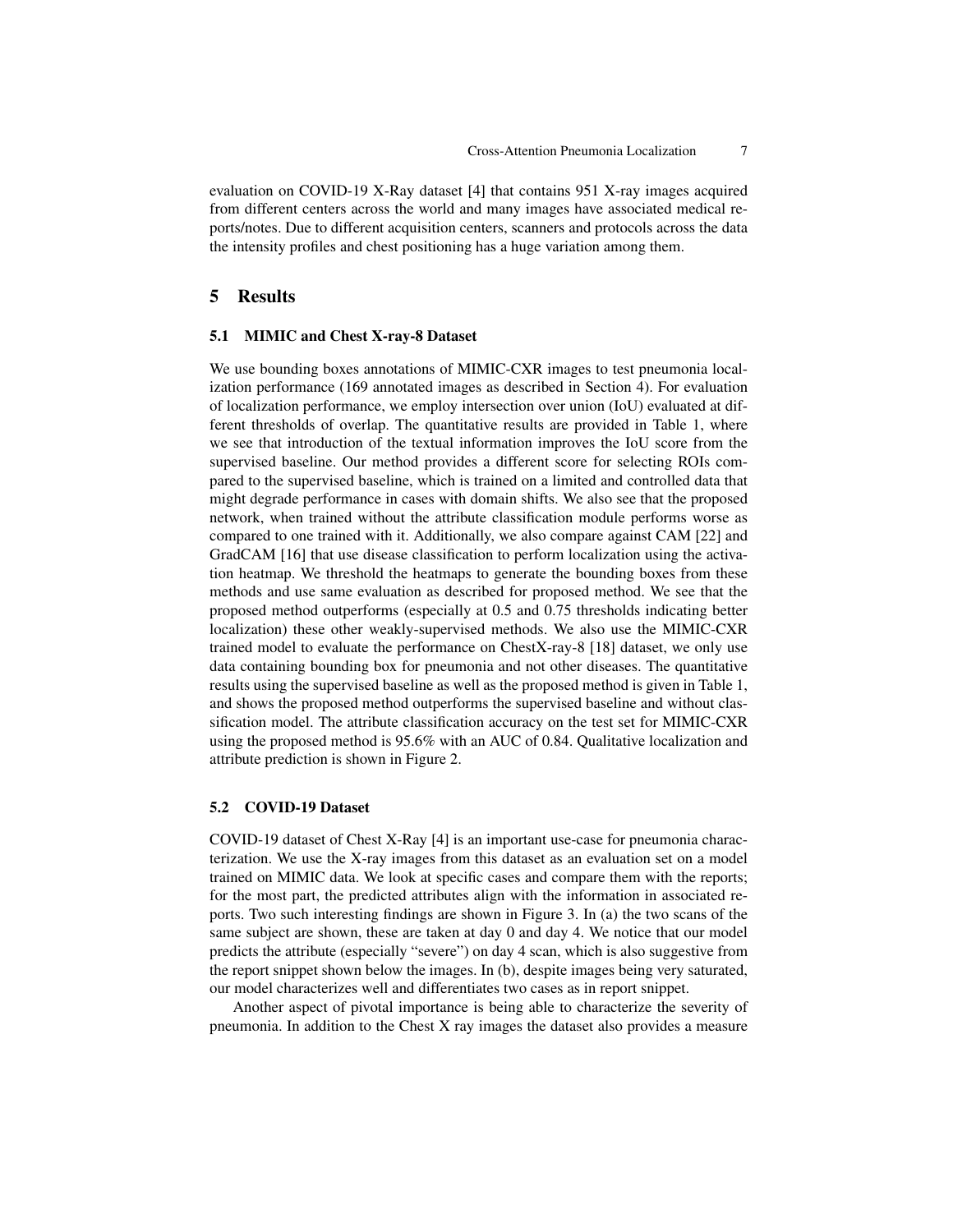

Fig. 3. Example case studies for pneumonia characterization from the COVID-19 Chest X-Ray dataset. The images, predicted attributes and localization, report snippet are shown here.



Fig. 4. Correlation between the attribute probabilities( P(*mild*) and P(*severe*)) and the groundtruth aggregate severity scores from experts.

of severity for a subset of the overall dataset, this subset contains 94 images and their severity is quantified via *geographic extent mean* as described in [3]. It describes the extent of lung involvement by ground glass opacity or consolidation for each lung. The severity are mean of 3 expert ratings from 0-8 (8 is most severe). We hypothesize that the probability value associated with the attributes "severe" and "mild" can describe severity. We compute Pearson and Spearman correlation between the attribute probabilities and the ground truth severity scores, as well as other statistics quantified in Table 2. Statistics are evaluated using 5-fold cross validation on 94 cases. The p-values for the computation of each correlation is  $< 10^{-10}$  demonstrating a near 100% confidence that these correlations are statistically significant. This is showcased in Figure 4. A high positive correlation with P(*severe*) and a high negative correlation with P(*mild*) is in line with our hypothesis.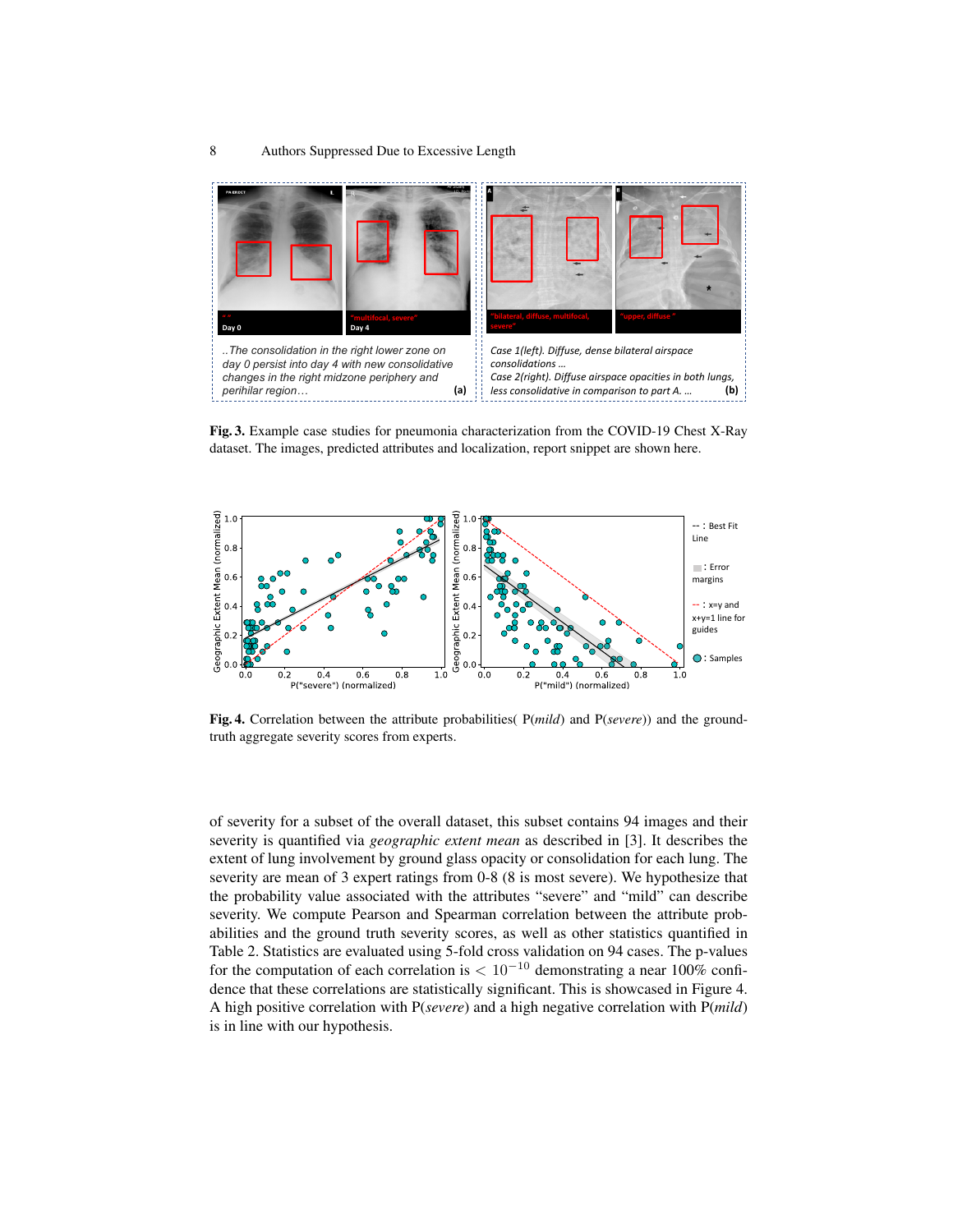|        | <b>Attribute</b> Pearson CC  | Spearman $CC \t R^2$ | MAE | <b>MSE</b>                                  |
|--------|------------------------------|----------------------|-----|---------------------------------------------|
| Severe | $0.82 \pm 0.001$             | $0.84 + 0.005$       |     | $0.59 + 0.09$ $0.14 + 0.02$ $0.032 + 0.008$ |
| Mild   | $-0.75 + 0.003 -0.84 + 0.02$ |                      |     | $0.56 + 0.04$ $0.15 + 0.01$ $0.035 + 0.005$ |

Table 2. Attribute probabilities compared to expert given severity. CC = correlation coefficient,  $R^2$  = coefficient of determination, MAE = mean absolute error, MSE= mean squared error

# 6 Conclusion

This paper introduces a novel attention-based mechanism of leveraging textual information from medical reports to inform disease localization on corresponding images. The network also comprises of a jointly trained attribute classification module. We showcase that the proposed method performs better than the supervised and other weakly supervised baselines. To showcase disease characterization, we test the model on COVID-19 dataset and qualitatively demonstrate that the attributes can characterize the images and perform localization even with extreme image variation. Furthermore, we perform severity characterization using our model that provides a statistically significant correlation with expert given severity ranking of COVID-19 X-rays.

## References

- 1. Chen, K., Gao, J., Nevatia, R.: Knowledge aided consistency for weakly supervised phrase grounding. In: Proceedings of the IEEE Conference on Computer Vision and Pattern Recognition. pp. 4042–4050 (2018)
- 2. Choe, J., Shim, H.: Attention-based dropout layer for weakly supervised object localization. In: Proceedings of the IEEE/CVF Conference on Computer Vision and Pattern Recognition. pp. 2219–2228 (2019)
- 3. Cohen, J.P., Dao, L., Roth, K., Morrison, P., Bengio, Y., Abbasi, A.F., Shen, B., Mahsa, H.K., Ghassemi, M., Li, H., et al.: Predicting covid-19 pneumonia severity on chest x-ray with deep learning. Cureus 12(7) (2020)
- 4. Cohen, J.P., Morrison, P., Dao, L.: Covid-19 image data collection. arXiv 2003.11597 (2020), https://github.com/ieee8023/covid-chestxray-dataset
- 5. Datta, S., Sikka, K., Roy, A., Ahuja, K., Parikh, D., Divakaran, A.: Align2ground: Weakly supervised phrase grounding guided by image-caption alignment. In: Proceedings of the IEEE/CVF International Conference on Computer Vision. pp. 2601–2610 (2019)
- 6. Gupta, T., Vahdat, A., Chechik, G., Yang, X., Kautz, J., Hoiem, D.: Contrastive learning for weakly supervised phrase grounding. arXiv preprint arXiv:2006.09920 (2020)
- 7. Johnson, A.E., Pollard, T.J., Greenbaum, N.R., Lungren, M.P., Deng, C.y., Peng, Y., Lu, Z., Mark, R.G., Berkowitz, S.J., Horng, S.: Mimic-cxr-jpg, a large publicly available database of labeled chest radiographs. arXiv preprint arXiv:1901.07042 (2019)
- 8. Lee, K.H., Chen, X., Hua, G., Hu, H., He, X.: Stacked cross attention for image-text matching. In: Proceedings of the European Conference on Computer Vision (ECCV). pp. 201–216 (2018)
- 9. Li, Z., Wang, C., Han, M., Xue, Y., Wei, W., Li, L.J., Fei-Fei, L.: Thoracic disease identification and localization with limited supervision. In: Proceedings of the IEEE Conference on Computer Vision and Pattern Recognition. pp. 8290–8299 (2018)